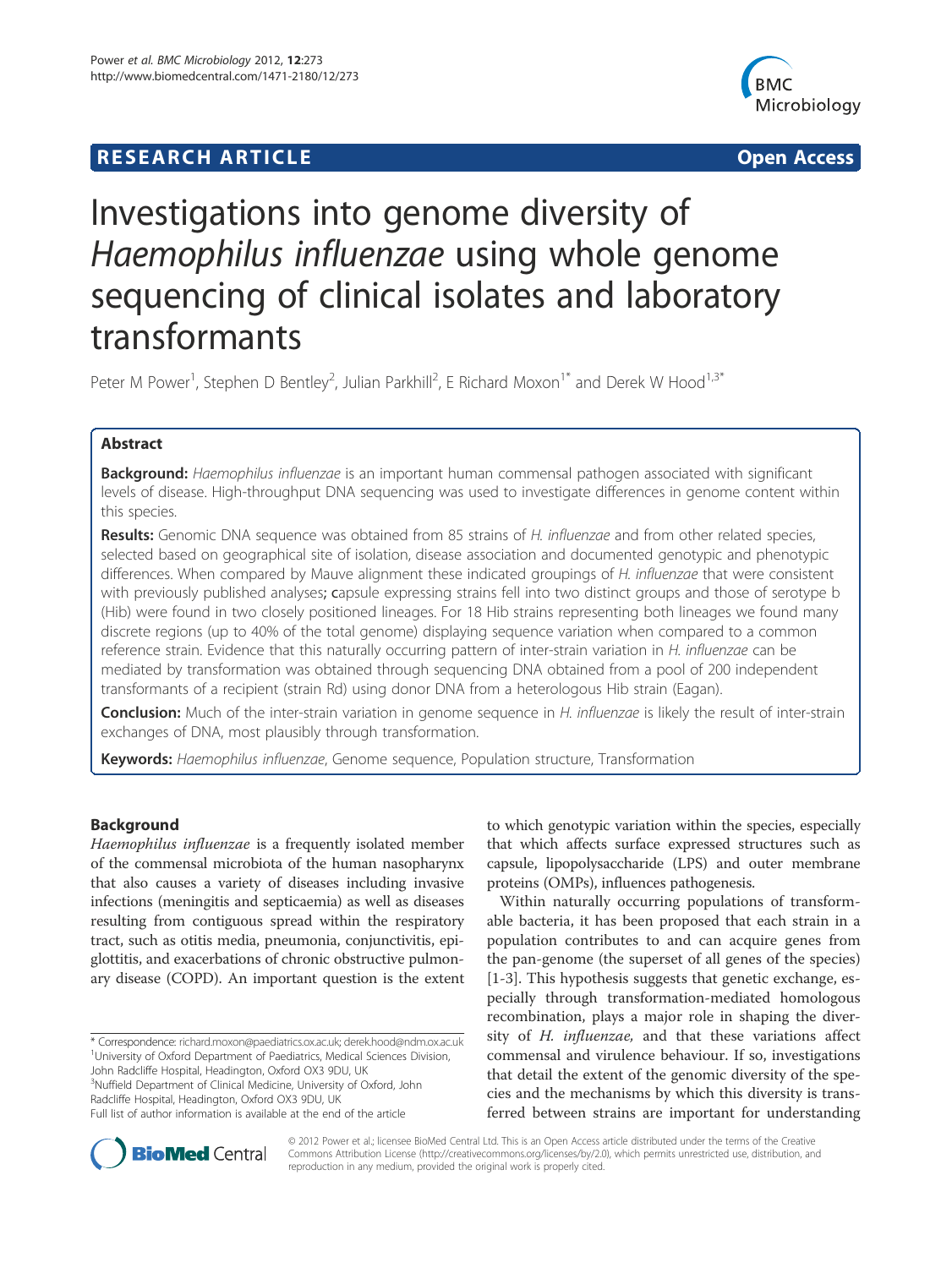both the population dynamics and characterising the genetic basis of the differences in severity and spectrum of disease associated with particular strains.

H. influenzae was the first free-living organism to have its genome sequenced [4]. This breakthrough marked the beginning of the "genome age" and offered the potential to gain more detailed information on the population structure of the species than current methods, including multi-locus sequence typing (MLST) [5-13]. However, the availability of complete genome sequences for only a few strains is insufficient to interrogate the extent of the genetic diversity of H. influenzae and its close species relatives. In this study, a detailed analysis of 18 H. influenzae type b (Hib) strains compared to a common reference identified regions of high SNP density or sequence mismatches consistent with inter-strain exchange of DNA most plausibly derived from other H. influenzae strains through transformation, rather than phage or conjugative transfer. Further evidence for the role of transformation in the import of novel sequence flanked by regions of DNA found in both the donor and recipient was obtained through sequencing DNA obtained from a pool of strains each transformed with DNA from a heterologous donor Hib strain.

#### Results

## Whole genome sequencing of 85 strains of Haemophilus spp

The genomes of 96 strains of Haemophilus spp. (Table 1) were sequenced using the Illumina GAII platform. For 85 of these strains where sufficient coverage had been attained, genome sequences of between 1.27 Mbp to 1.91 Mbp in length were assembled by Velvet [14] (Table 1). The sequencing and assembly resulted in between 351 and 1521 contigs per strain with a median of 785 contigs per assembled genome. The genome sequences were partial and the %G+C content of these (37.94 to 40.39%) was higher than expected based on data from other completed H. influenzae genomes (38.01-38.15%). DNA similarity searches and mapping of the sequence reads using MAQ [15] confirmed that the higher  $%G+C$  regions of the genomes had been preferentially sequenced, a known issue with early versions of the Illumina sequencing chemistry. We estimated the average genome coverage to be 83%, based on comparison with extant complete H. influenzae genome sequences; this data represents a ten-fold increase in the amount of genome sequence information available for H. influenzae.

The genome assemblies were aligned in a pair-wise fashion using Mauve [16]. The length of the aligned portion of genomes achieved between any pair of strains, expressed as a percentage of the genome sequence length, was used as a measure of the relatedness of the

strains. These pair-wise relationships were displayed as a heatmap using the R statistical package included within the analysis software (Figure 1). This method of ordering of strains is dependent on each having a similar degree of sequence coverage, and hence assembly length, thus the analysis was confined to data for the 60 genomes of H. influenzae and H. haemolyticus sequenced in the same flow cell (see Methods). A tree obtained following a simpler SNP-based analysis of the genome sequences (Additional file 1: Figure S1) gave an overall similar grouping of strains, validating the output from the Mauve analysis.

#### Whole genome alignment reveals details of the genetic relationships of H. influenzae type b strains

Although this approach cannot give information on detailed phylogenetic relationships, it did allow the identification of some major groups and many sub-groups of strains (Figure 1) that were plausible and consistent with previously published analyses. Strains expressing a capsule fell into two groups (α and β in Figure 1) distinct from other *H. influenzae* strains. Hib strains were found only in two closely positioned sub-groups (β1 and β2 in Figure 1) which, interestingly, also included four strains that had originally been designated as non-typeable by serological tests (Table 1). BLAST analysis of these four genome sequences revealed a type b capsule locus in each case and all four strains were recorded as being isolated from CSF, or were associated with meningitis. We suppose that loss, or reduction, of type b capsule expression in these strains may have occurred during isolation and/or culture in the laboratory.

Based on the output from Mauve analysis, we selected Hib strains to analyse, in more depth, the differences in genome content that shape this level of diversity within the species. We used read-mapping by MAQ to investigate single nucleotide polymorphisms (SNPs) between 18 Hib strains included in our genome sequence database and a common reference (Table 1, Figure 2). Strain RM7018, originally designated non-typeable was excluded as it was not a member of this Hib group based on Mauve analysis (Figure 1). Conversely, we included strain PLMIOG2822H-L, a type b strain that had been wrongly classified as H. haemolyticus. Sequence reads were mapped onto a complete reference Hib genome sequence (strain 10810; Genbank FQ312006.1) and used to identify SNPs for all Hib strains. The Hib groupings observed (Figure 2) were essentially the same as those observed by Mauve analysis (Figure 1). Based on the location and number of SNPs, the β1 strains can be sub-grouped into β1a-β1e, and strain RM7598 contains sufficient differences to constitute a separate group (ψ) from the β2 strains (Figure 2). Genome sequence data provides greater resolution in characterising divergence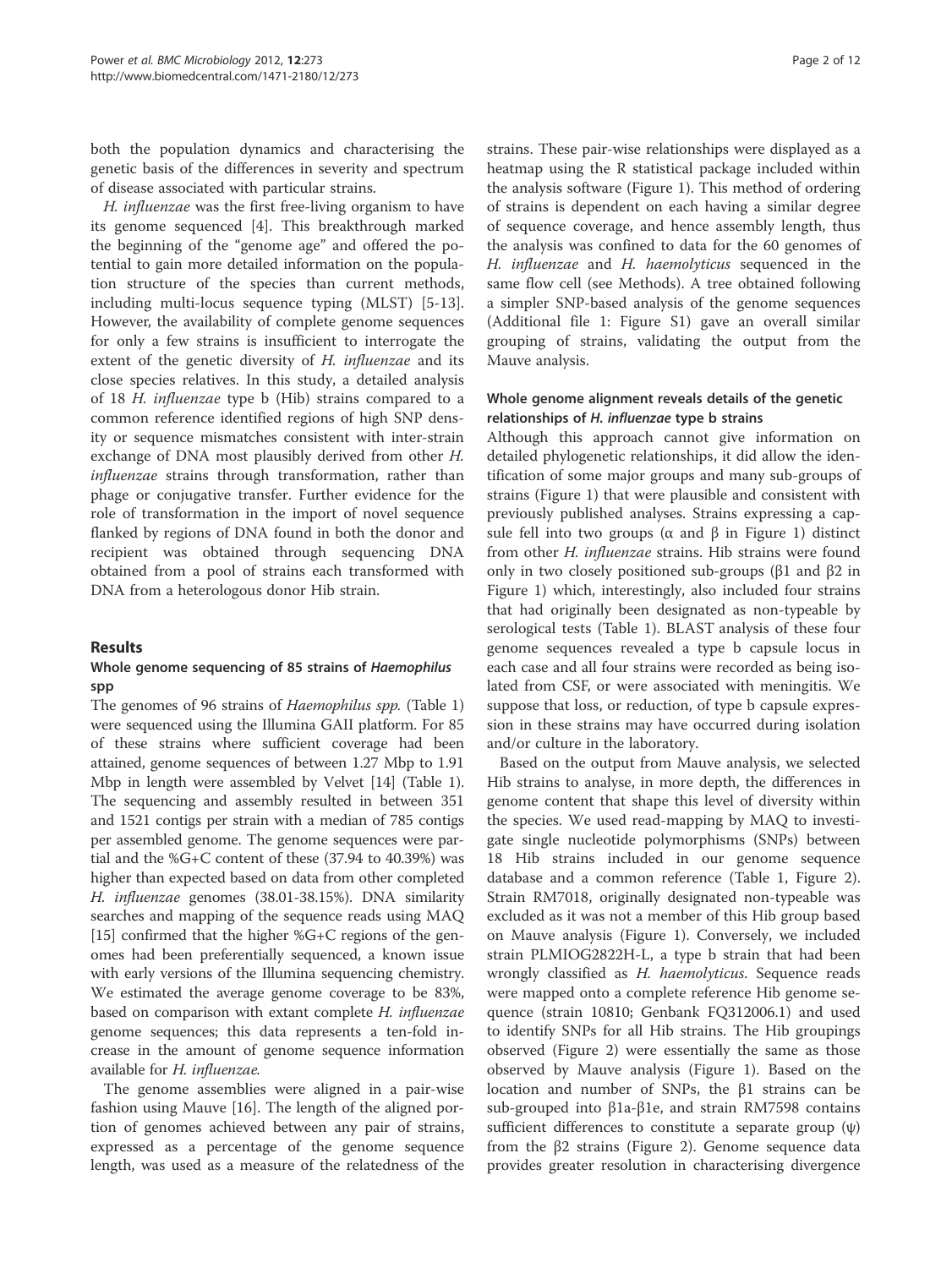|  | Table 1 Haemophilus strains selected for study |  |  |  |
|--|------------------------------------------------|--|--|--|
|  |                                                |  |  |  |

| Strain name         | <b>Type</b>       | Geographic location | Year   | Length of<br>sequence (Mb) | Disease/ Site<br>of isolation |
|---------------------|-------------------|---------------------|--------|----------------------------|-------------------------------|
| RM7190              | a                 | Malaysia            | 1973   | 1.5                        | meningitis                    |
| RM6062              | a                 | England             | 1965   | 1.5                        | nasopharynx                   |
| RM6064              | a                 | England             | 1966   | 1.5                        | pleural fluid                 |
| RM6073              | a                 | England             | 1966   | 1.6                        | bronchitis                    |
| RM7017              | b                 | Ghana               | 1983   | 1.6                        | CSF                           |
| RM7060              | b                 | New York, USA       | 1971   | 1.5                        | nasopharynx                   |
| RM7414              | b                 | Kenya               | 1980's | 1.5                        |                               |
| RM7419              | b                 | Kenya               | 1980's | 1.5                        |                               |
| RM7651              | b                 | Norway              | 1976   | 1.7                        |                               |
| DC11238             | b                 | UK                  | 2003   | 1.8                        | meningitis                    |
| <b>DC800</b>        | b                 | UK                  | 1989   | 1.9                        | meningitis                    |
| DC8708              | b                 | UK                  | 2000   | 1.8                        |                               |
| <b>DCG1574</b>      | b                 | Gambia              | 1993   | 1.8                        | nasopharynx                   |
| Eagan               | b                 |                     |        | 1.5                        |                               |
| RM7578              | b                 | Switzerland         | 1983   | 1.8                        |                               |
| RM7582              | b                 | <b>RSA</b>          | 1980's | $1.8\,$                    |                               |
| RM7598              | b                 | <b>USA</b>          | 1985   | 1.8                        |                               |
| RM7018              | b*                | Ghana               | 1983   | 1.4                        | CSF                           |
| RM7122              | b*                | Australia           | < 1984 | 1.5                        | meningitis                    |
| RM7459              | $b^*$             | Iceland             | 1984   | 1.4                        | CSF                           |
| RM7465              | b*                | Iceland             | 1985   | 1.6                        | CSF                           |
| RM7617              | $b^*$             | Malaysia            | 1970's | 1.5                        | CSF                           |
| RM6132              | $\mathsf C$       | England             | 1964   | 1.6                        | chronic sinusitis             |
| RM6134              | C                 | England             | 1975   | 1.4                        | abscess                       |
| RM7422              | $\mathsf C$       | Kenya               | 1986   | 1.4                        |                               |
| RM6158              | e                 | England             | 1962   | 1.7                        | cystic fibrosis               |
| RM6237              | f                 | England             | 1963   | 1.4                        | nasal discharge               |
| RM7283              | f                 | Malaysia            | 1972   | 1.5                        | trachea                       |
| RM7290              |                   | Malaysia            | 1974   | 1.5                        | trachea(malnutrition)         |
| PLMIOG2822H-L       | H. haemolyticus   |                     |        | 1.6                        |                               |
| PLh.hlnctc10659T    | H. haemolyticus   |                     |        | 1.6                        |                               |
| PLHparaphorH-L      | H. paraphrophilus |                     |        | 1.7                        |                               |
| PLMIOG2838H-L       | H. haemolyticus   |                     |        | 1.4                        |                               |
| DCMO-099-5-LST-8    | H. parainfluenzae | UK                  | 1997   | 1.7                        | nasopharynx (commensal)       |
| DCMO-099-8-MST-8    | H. parainfluenzae | UK                  | 1997   | 1.6                        | nasopharynx (commensal)       |
| DCO-CFE24-1-T2ST-27 | H. parainfluenzae | UK                  | 2001   | 1.8                        | nasopharynx (commensal)       |
| DCO-OM30-1-A1       | H. parainfluenzae | UK                  | 2001   | 1.6                        | nasopharynx (commensal)       |
| DCT2T1ST-34         | H. parainfluenzae | Gambia              | 2001   | 1.9                        | nasopharynx (commensal)       |
| DCT5A1ST-41         | H. parainfluenzae | Gambia              | 2001   | 1.9                        | nasopharynx (commensal)       |
| DCT7B2ST-47         | H. parainfluenzae | Gambia              | 2001   | 1.8                        | nasopharynx (commensal)       |
| DCT8A1ST-52         | H. parainfluenzae | Gambia              | 2001   | 1.9                        | nasopharynx (commensal)       |
| <b>RY15</b>         | H. parainfluenzae |                     |        | 1.7                        | nasopharynx (commensal)       |
| <b>RY20</b>         | H. parainfluenzae |                     |        | 1.7                        | nasopharynx (commensal)       |
| <b>RY22</b>         | H. parainfluenzae |                     |        | 1.9                        | nasopharynx (commensal)       |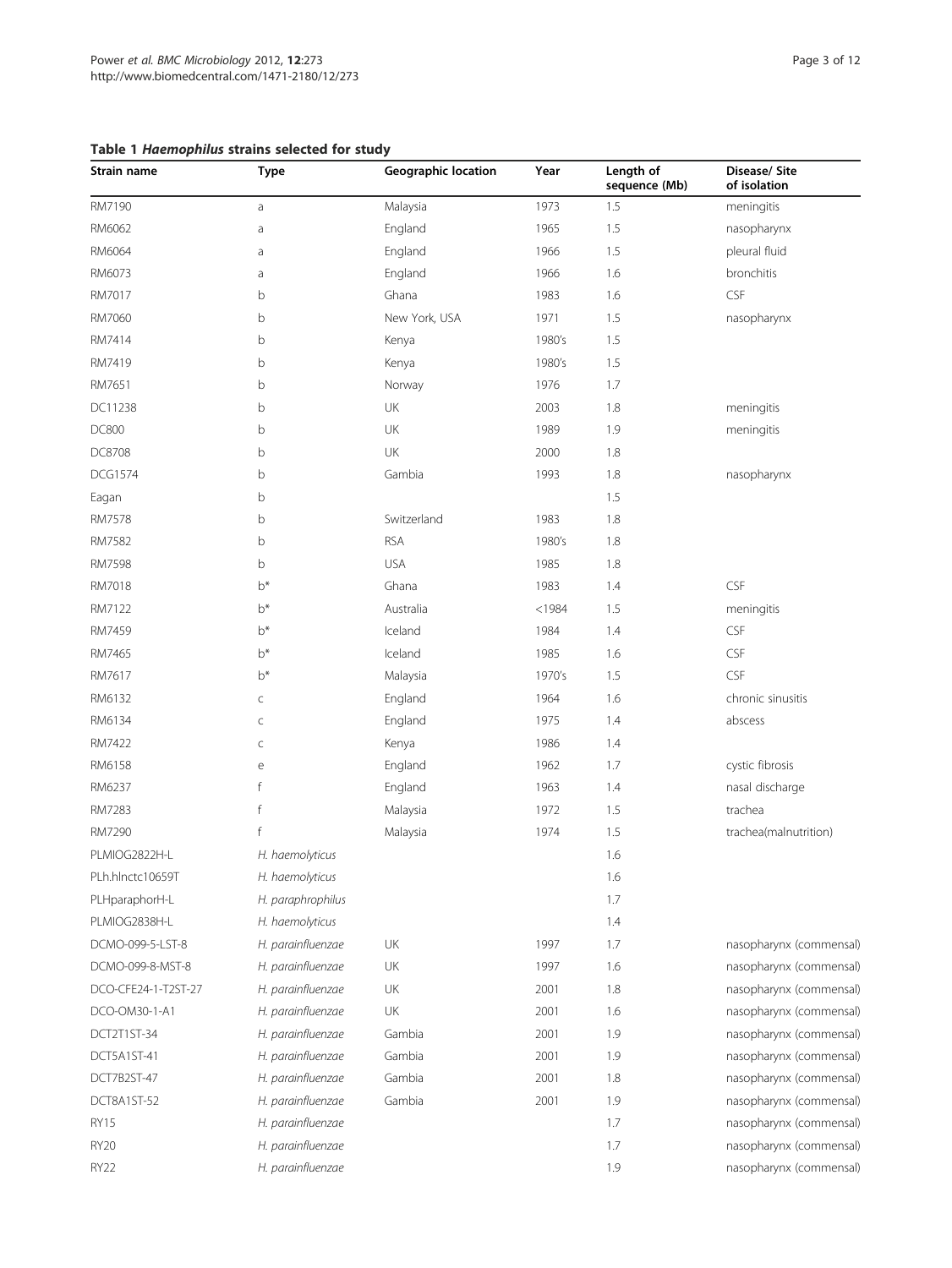## Table 1 Haemophilus strains selected for study (Continued)

| RY8                    | H. parainfluenzae |             |        | 1.7     | nasopharynx (commensal)     |
|------------------------|-------------------|-------------|--------|---------|-----------------------------|
| DCT2B3ST-33            | hybrid            | Gambia      | 2001   | $1.4\,$ | nasopharynx (commensal)     |
| DCG-T53T1              | hybrid            | Gambia      | 2001   | 1.5     | nasopharynx (commensal)     |
| DCT8B3ST-51            | hybrid            | Gambia      | 2001   | 1.5     | nasopharynx (commensal)     |
| DH1500spain            | NTHi              | Spain       | 2000   | 1.4     | COPD                        |
| DH1559spain            | <b>NTHi</b>       | Spain       | 2000   | 1.5     | COPD                        |
| DH1630spain            | NTHi              | Spain       | 2000   | 1.3     | COPD                        |
| DH398spain             | NTHi              | Spain       | 2000   | 1.5     | COPD                        |
| Fi176                  | NTHi              | Finland     | 1995   | 1.5     | otitis media                |
| Fi723                  | NTHi              | Finland     | 1995   | 1.6     | otitis media                |
| Fi981                  | NTHi              | Finland     | 1995   | 1.7     | otitis media                |
| RM6011                 | NTHi              | UK          | 1984   | 1.3     | meningitis                  |
| RM6019                 | NTHi              | UK          | 1984   | 1.3     | meningitis                  |
| RM6033                 | NTHi              | UK          | 1984   | 1.5     | pus hydrosalpinx            |
| RM6051                 | NTHi              | UK          | 1985   | 1.5     | CSF                         |
| RM7028                 | NTHi              | PNG         | 1980's | 1.5     | blood                       |
| RM7308                 | NTHi              | South Korea | 1984   | 1.5     | nasopharynx                 |
| RM7309                 | NTHi              | South Korea | 1984   | 1.5     | nasopharynx                 |
| RM7347                 | NTHi              | <b>USA</b>  | 1985   | $1.4\,$ | sputum                      |
| RM7448                 | NTHi              | Iceland     | 1978   | 1.4     | blood                       |
| RM7477                 | NTHi              | Iceland     | 1986   | 1.6     |                             |
| RM7490                 | NTHi              | <b>RSA</b>  | 1980's | 1.6     | $\ensuremath{\mathsf{CSF}}$ |
| DH1513spain            | NTHi              | Spain       | 2000   | 1.5     | COPD                        |
| Fi1180                 | NTHi              | Finland     | 1995   | 1.6     | otitis media                |
| Fi162                  | NTHi              | Finland     | 1995   | 1.7     | otitis media                |
| Fi667                  | NTHi              | Finland     | 1995   | 1.7     | otitis media                |
| RM7029                 | NTHi              | PNG         | 1980's | 1.6     | blood                       |
| RM7637                 | NTHi              | China       | 1971   | 1.4     | sputum                      |
| DC7331                 | NTHi              | UK          | 1997   | 1.8     | meningitis                  |
| DC7654                 | NTHi              | UK          | 1997   | 1.8     | blood                       |
| DC7695                 | NTHi              | UK          | 1997   | 1.9     | CSF                         |
| DCg2120                | NTHi              | Gambia      |        | 1.8     | nasopharynx                 |
| DCH3151                | NTHi              | Gambia      | 1993   | 1.8     | pneumonia                   |
| DCO-OM33-2B3ST-21      | NTHi              | UK          | 2001   | 1.5     | nasopharynx                 |
| PLMIOG2819             |                   |             |        | 1.5     |                             |
| PLMIOG2820             |                   |             |        | 1.5     |                             |
| RM6006                 |                   |             |        | 1.4     |                             |
| PLMIOG2836             |                   |             |        | 1.7     |                             |
| DCMO-009-14-S-TR-ST-12 |                   | UK          | 1998   | 1.6     | nasopharynx                 |
| PL10839T               |                   |             |        | 1.6     |                             |
| PLMIOG2837             |                   |             |        | 1.6     |                             |
| RM7054                 | NTHi              | <b>USA</b>  | 1984   |         | blood (sepsis)              |
| Fi1247                 | NTHi              | Finland     | 1995   |         | otitis media                |
| Fi1124                 | NTHi              | Finland     | 1995   |         | otitis media                |
| Fi486                  | NTHi              | Finland     | 1995   |         | otitis media                |
|                        |                   |             |        |         |                             |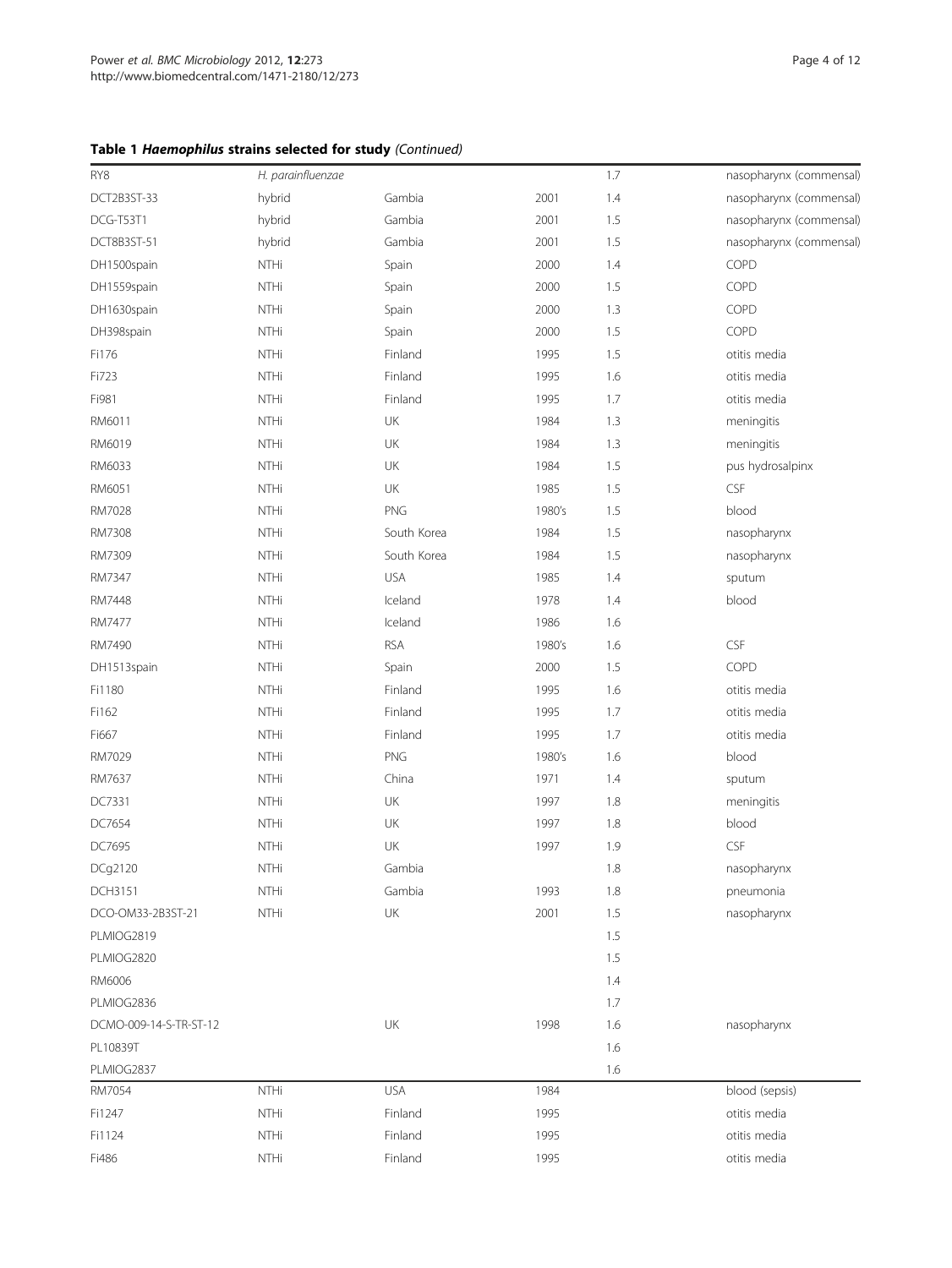#### Table 1 Haemophilus strains selected for study (Continued)

| Fi432         | <b>NTHi</b> | Finland | 1995 | otitis media |
|---------------|-------------|---------|------|--------------|
| RM7068        | <b>NTHi</b> | PNG     |      | pneumonia    |
| Fi285         | <b>NTHi</b> | Finland | 1995 | otitis media |
| PP H.parasuis | <b>NTHi</b> |         |      |              |
| RM7876        |             |         |      |              |
| Fi1200        | <b>NTHi</b> | Finland | 1995 | otitis media |
| RM7066        |             |         |      |              |

The 96 strains selected for genome sequencing are listed along with respective information on serotype, isolation, and associated disease. The total length of the genome sequence following assembly is listed (to the nearest 0.1 Mbp) for each strain. The 11 strains below the horizontal line are those for which the quality of the assembled genome sequence was insufficient for the sequence data to be included in subsequent analyses.

\* Strains were originally designated as NT.



relevant strains are indicated by brackets on the right hand side axis, labelled with a Greek letter.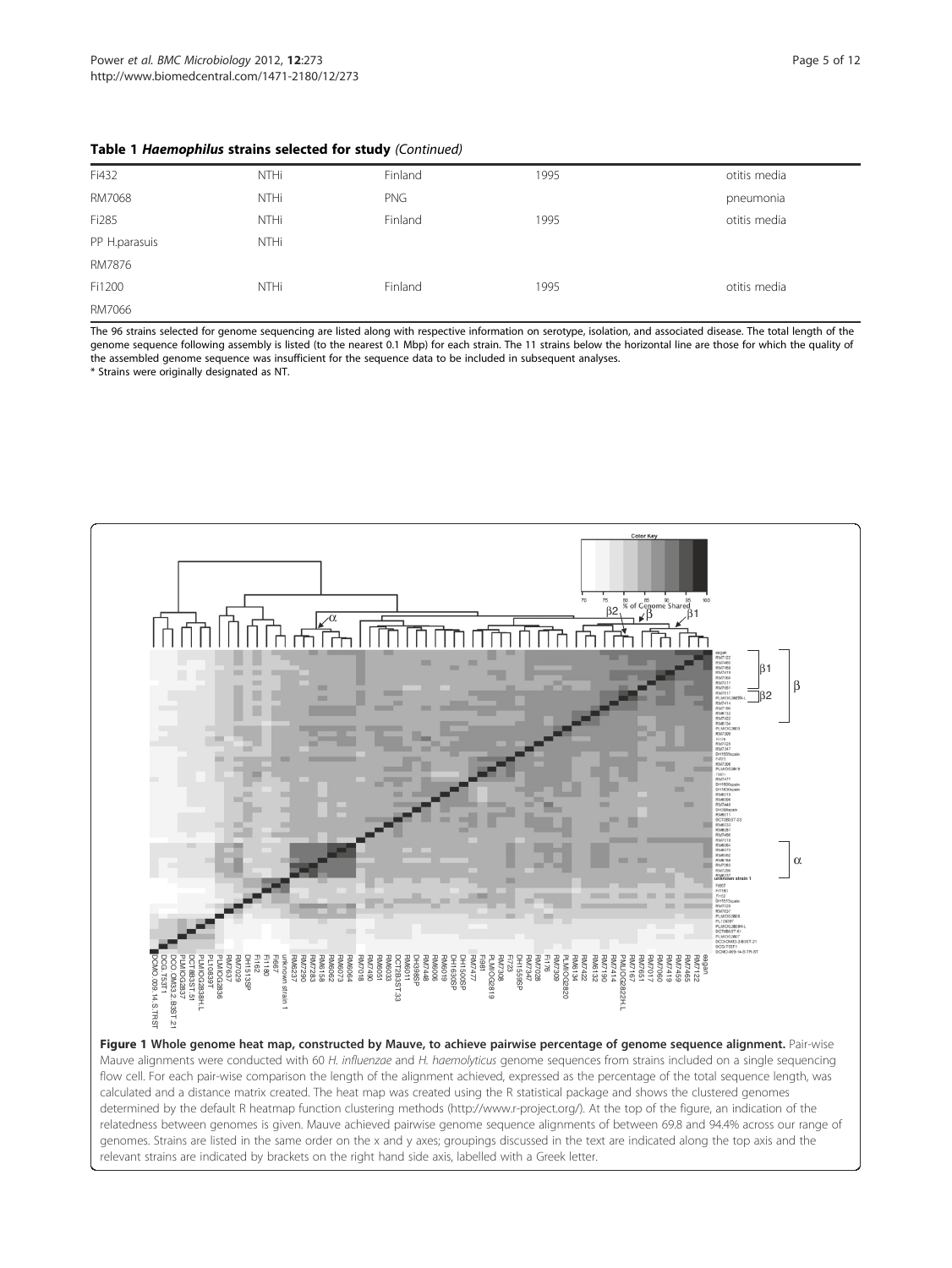

of strains that share identical or similar MLST profiles. For example, when we compared the patterns of SNPs of the sub-grouped β1a-β1e strains to their respective MLSTs, we found that strains RM7578 and DC800 shared similar blocks of SNPs when compared to strain 10810, in a pattern indicative of a common vertical inheritance. Strains RM7578 and DC800 had differed by two MLST alleles (Figure 2). Strains RM7122 and Eagan also differed by two MLST alleles but differed by 4,853 SNPs in comparison to strain 10810.

## Distribution of SNPs in Hib strains indicates putative transformation events and evidence of loss and gain of genes between Hib strains

The SNPs in the genomes representative of the three lineages of Hib strains (β1, β2 and ψ) were compared in more detail to the Hib strain 10810 (a β1 strain) reference genome (Figure 2). With respect to the reference genome, β1 strains had between 688 and 9,828 SNPs and β2 strains had between 17,355 and 21,071 SNPs (Figure 2). In the  $\beta$ 1 strains the number of SNP-dense regions was low, whereas there were many more SNPs in the β2 strains due to their greater phylogenetic difference from the reference. The single  $\psi$  strain had 32,828 SNPs (not shown in Figure 2). Although the β2 strains and the  $\psi$  strain had a broadly similar number of SNPs, they were clustered in patterns that were distinct between the groups, a finding consistent with regions of high SNP density likely representing distinct recombination events.

We hypothesised that "blocks" of DNA sequence with a high frequency of SNPs, separated by regions of the genome with low SNP density, could each represent an individual transformation event (Figure 2). To investigate this, we analysed two strains (RM7578 and RM7122) that have the same multi-locus sequence type. RM7578, the strain most closely related to the reference strain 10810, has five blocks of SNPs. For this analysis, blocks were defined as contiguous regions containing at least 30 SNPs, with each SNP separated by no more than 300 bp. 91% of 694 SNPs between strains RM7578 and 10810 were found within these five blocks, amounting in total to 23.5 kbp of DNA, or 1.2% of the genome. Strain RM7122 had 15 blocks of SNPs when compared to strain 10810, equivalent to 2.4% of the genome. In the β1 strains, the size of these blocks ranged from less than 0.5 to more than 25 kbp, with a median size of 4.8 kbp (Figure 3), findings within the range recently reported experimentally for H. influenzae strains [17]. We concluded that the blocks of SNPs identified between the closely related Hib strains represented recombination events, resulting in allelic exchanges that could delete or insert novel DNA, including whole genes.

Inserted or deleted regions of DNA in Hib strains, relative to the genome sequence of reference strain 10810, were identified by BLASTN searches and the ACT genome browser. For a closely related strain, DC800, an example of insertion of a novel block of SNPs, mediated through transfer of DNA from an unknown donor, was identified. This inserted DNA included a putative gene flanked by regions of significant similarity. As a further example, comparison between two more divergent genomes (RM7060 and 10810) revealed at least 16 regions of DNA, each over 500 bp in length, that were present in one strain but not the other (Table 2). These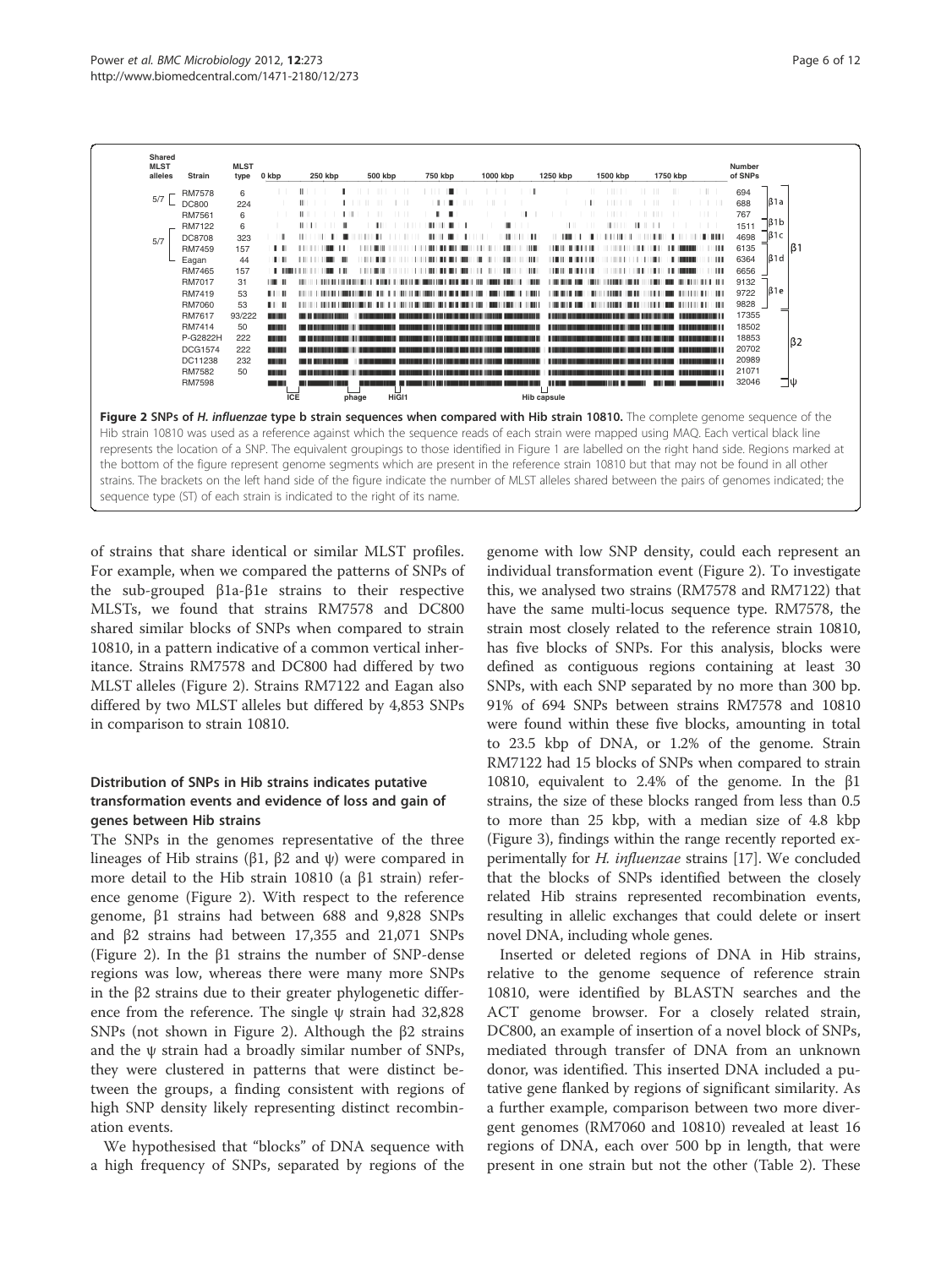

regions constitute over 17.1 kbp or approximately 1% of the genome sequence length. Similarity searches using BLASTX revealed that eleven of the 16 regions contained sequences associated with phage proteins found in H. influenzae and related species. The remaining five regions encoded a putative tRNA-dihydrouridine synthase C, a predicted transcriptional regulator (NikR), a transport protein, and Hia and Hap proteins.

#### Experimental assessment of H. influenzae transformation

High throughput sequencing provides a useful experimental tool to examine in detail the recombination events associated with the transfer and exchange of DNA between H. influenzae strains through transformation. To this end, we investigated the transformation of DNA from a Hib strain donor into a high efficiency recipient strain. To ensure that each transformant was

| Table 2 Regions in the <i>H. influenzae</i> strain RM7060 genome not found in strain 10810 |  |  |  |  |
|--------------------------------------------------------------------------------------------|--|--|--|--|
|--------------------------------------------------------------------------------------------|--|--|--|--|

| <b>Accession number</b> | Highest match by BLASTX analysis                  | <b>Species</b>                         |
|-------------------------|---------------------------------------------------|----------------------------------------|
| ZP_01791522             | NikR predicted transcriptional regulator          | H. influenzae PittAA                   |
| AAL79955                | Hia/YadA-like similar to neisserial GNA992        | H. influenzae nontypeable strain 1860A |
| AAM74927                | Hap peptidase S6                                  | H. influenzae HK274                    |
| ZP_05977792             | putative carboxylate/amino acid/amine transporter | Neisseria mucosa                       |
| P46495                  | Putative integrase/recombinase HI_1572            | H. influenzae                          |
| ZP_00134779             | Phage-related protein, tail component             | Actinobacillus pleuropneumoniae        |
| YP 001968298            | Phage-related protein, tail component             | Actinobacillus pleuropneumoniae        |
| ZP 01791539             | Mu-like prophage protein                          | H. influenzae PittAA                   |
| YP 003007008            | Phage-related minor tail protein                  | Aggregatibacter aphrophilus NJ8700     |
| ZP 01791533             | putative phage tail component                     | H. influenzae PittAA                   |
| YP 001290203.1          | tRNA-dihydrouridine synthase C                    | H. influenzae PittEE                   |
| YP 001053216.1          | predicted bacteriophage tail assembly protein     | Actinobacillus pleuropneumoniae L20    |
| ZP_05990265             | hypothetical protein COK_2151                     | Mannheimia haemolytica                 |
| ZP 04753126             | possible prophage antirepressor                   | Actinobacillus minor NM305             |
| ZP 04464399             | Phage Mu protein F like protein                   | H. influenzae 6P18H1                   |
| YP 003007004            | phage protein                                     | Aggregatibacter aphrophilus            |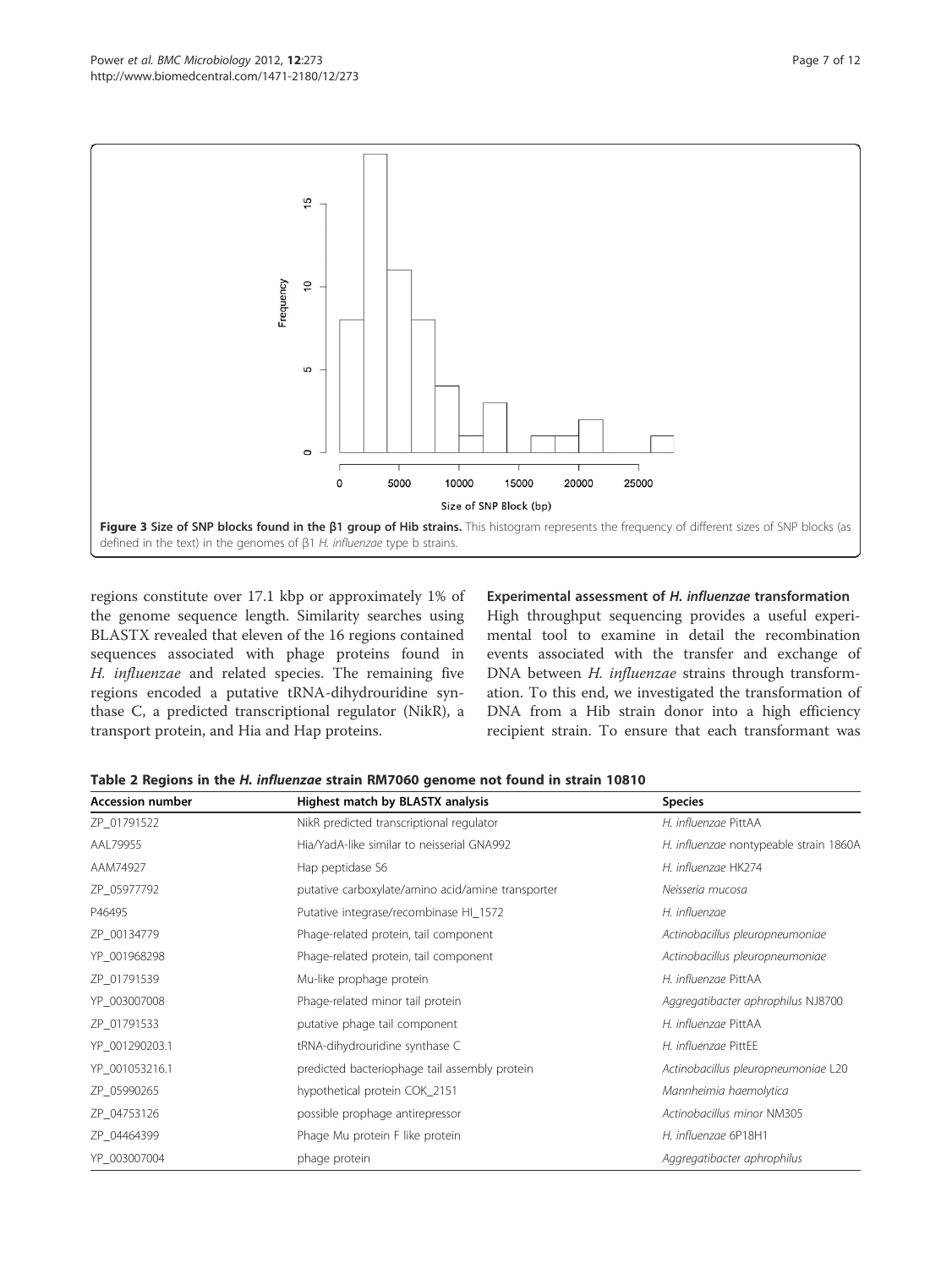the result of a recombination event we used a spontaneous, high level streptomycin resistant (str<sup>R</sup>) derivative of strain Eagan (Eaganstr<sup>R</sup>), possessing a point mutation in rpoB. Spontaneous str<sup>R</sup> mutants were infrequent  $(<10^{-10}$ in control transformations of Rd using streptomycinsensitive Eagan DNA). Compared to strain Rd, the donor strain Eagan genome sequence had 18,789 SNPs relatively uniformly distributed throughout the genome (an average density of 10.3 SNPs per kbp) including the region around rpoB, the location of the str<sup>R</sup> mutation. Following transformation and selection on streptomycin, 200 independent  $Rd + Eaganstr^R$  colonies were pooled, the genomic DNA sequenced and mapped to the Rd reference genome sequence using the MAQ programme to identify SNPs. The number of  $Rd + Eaganstr<sup>R</sup>$  transformants carrying each SNP was estimated from the pooled sequence using the SNPSeeker script [18] and is plotted in Figure 4. 4,501 SNPs consistent with transfer from Eagan (i.e. they were in the same genome location as the Eagan SNPs identified above) were found in the  $Rd+Eaganstr^{R}$ transformants. We identified 202 SNPs that were common to all respective sequence reads, were not linked closely to other SNPs and were found in both  $Rd + Eaganstr<sup>R</sup>$  and Rd +Eagan transformants obtained in control experiments using non-str $<sup>R</sup>$  Eagan DNA as donor. We conclude that</sup> these SNPs were consistent with, and most likely explained by, errors within the reported Rd genome sequence published in 1995. Another possibility, not mutually exclusive with sequencing errors, could be sequence drift in our laboratory strain (RM118) when compared to the sequenced isolate (Rd KW20). This level of error is similar to the several hundred SNPs reported upon re-sequencing of strain Rd by other investigators[17] and comparable with the 243 discrepancies found between the original 1997 E. coli strain MG1655 genome sequence [19] and the 2006 re-sequencing [20] of the same strain.

In the  $Rd+Eaganstr^{R}$  transformants, a large peak in SNP density centred on the site of the point mutation in  $rpoB$  conferring str<sup>R</sup> (Figure 4). Moving outwards from this central SNP peak, the Eagan-specific SNPs decrease at a relatively constant rate such that within 10 kbp of the str<sup>R</sup> mutation the frequency of strains containing Eagan-specific SNPs decreases at approximately 1 strain/ 100 bp. Across the 200 transformants, the region of the genome involved in recombination events centred on the str<sup>R</sup> locus would appear to span an arc of the genome over 80 kbp in size (Figure 4). Given that the  $str<sup>K</sup>$ locus can be at any location in the recombined block of DNA, this indicates a maximum size for the recombined block of at least 40 kbp.

In addition to the intense peak centred on the  $str<sup>K</sup>$ conferring SNP, secondary small peaks of SNPs can be observed at other locations in the genome. These secondary peaks contain Eagan strain-specific SNPs at a frequency of approximately 0.5% (Figure 4), a finding consistent with the occurrence of secondary transformation events in individual strains. These data serve to emphasize the significant impact of transformation in promoting changes in genome sequence between strains through the frequent uptake and recombination of one or more fragments of chromosomal DNA.

#### **Discussion**

The sequencing of whole genomes from multiple strains provides a powerful means by which to examine the diversity within a bacterial species. We sequenced the genomes of 96 selected strains of H. influenzae and closely related Haemophilus spp. The approximately 25 times depth of coverage for the genomes provides a substantial increase in the existing sequence information that can expand our understanding of the gene content and organisation of H. influenzae. The potential role of horizontal transfer of DNA through transformation in shaping the diversity of H. influenzae is illustrated by our detailed analysis of SNPs in the genome sequences obtained for 18 H. influenzae type b (Hib) strains. Through pair-wise alignment of genome sequences, we identified regions of high SNP density (range between 3 to 40.5% of genome length), or sequence mismatches, that were consistent with inter-strain exchange of DNA. Further, in the six strains most closely related to the reference genome of strain 10810, we identified the beginnings and ends of these "blocks" that were up to 25 kbp in size with a median size of 4.8 kbp (approx. 1.5% and 0.3% of the entire genome respectively). Strains of identical MLST type display allelic variation, insertions and deletions that can include complete genes most plausibly derived from other H. influenzae strains through transformation. These variations may be associated with important biological differences since they can involve sequences within genes such as *hap* and *hif* that are determinants of microbialhost interaction.

In a recent publication (17), Mell and colleagues allude to the natural variation within H. influenzae but do not characterise it. Here we document both the details and pattern of such sequence variation in several Hib strains, variations that are consistent with recombination, most plausibly achieved through DNA transformation. To provide further independent evidence for the role of transformation, we analysed 200 laboratory transformants that were made using donor and recipient strains of known genotypes.

Each transformant contained clusters of donor-specific SNPs that represent recombinational events through transformation. The sizes of the respective chromosomal segments involved are evidently up to 40 kbp in some transformants, somewhat larger than those reported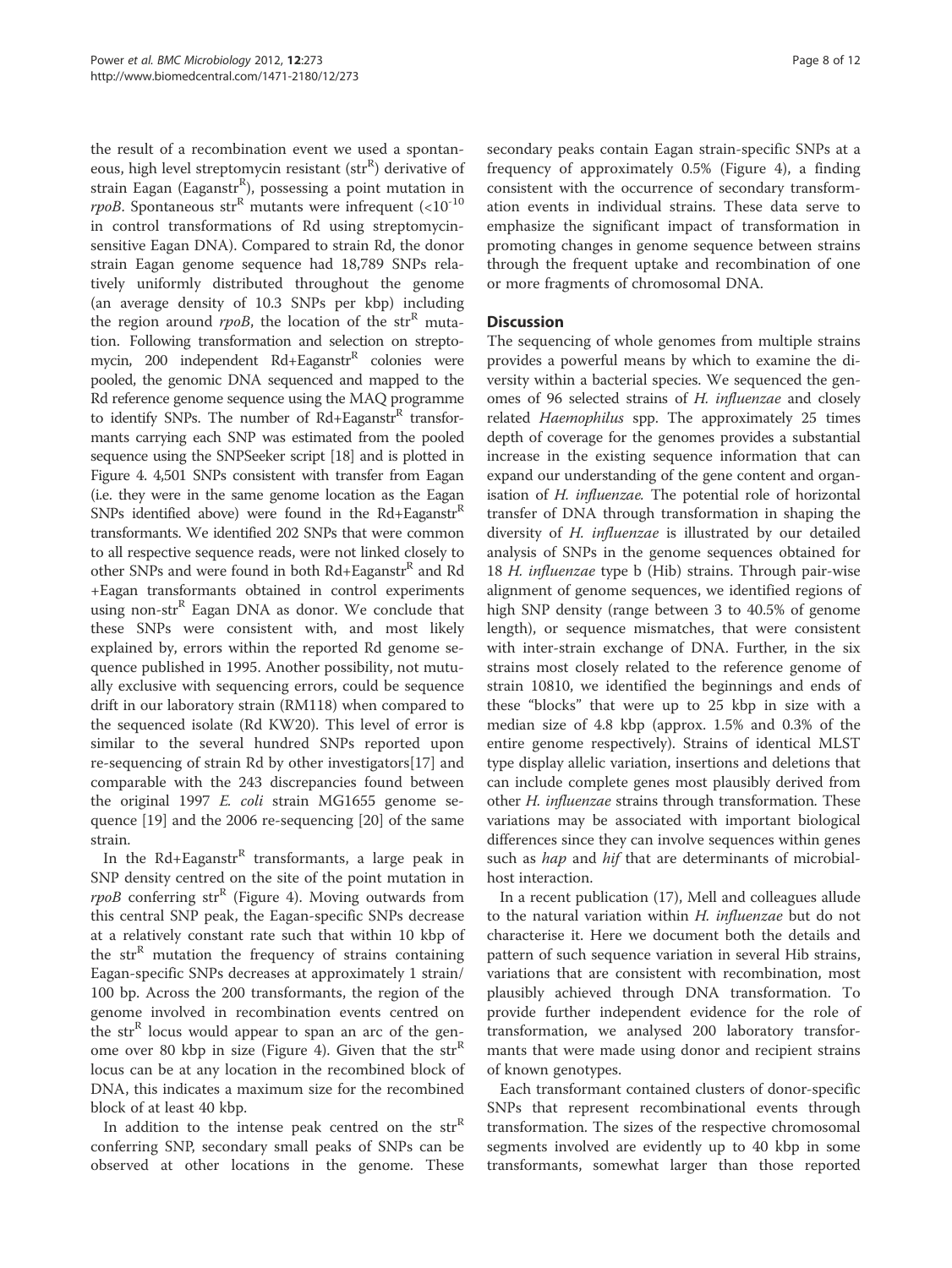

recently  $(8.1 \pm 4.5 \text{ kbp})$  for other transformations carried out in H. influenzae [17]. Both the extent of the region of the chromosome involved in recombination events, and the possibility of secondary transformation events targeting other positions in the genome, provide good

evidence indicating the potential for transformation to substantially impact on genome evolution in this bacterium. Our findings provide evidence that transformationmediated homologous recombination plays a major role in shaping the diversity of natural H. influenzae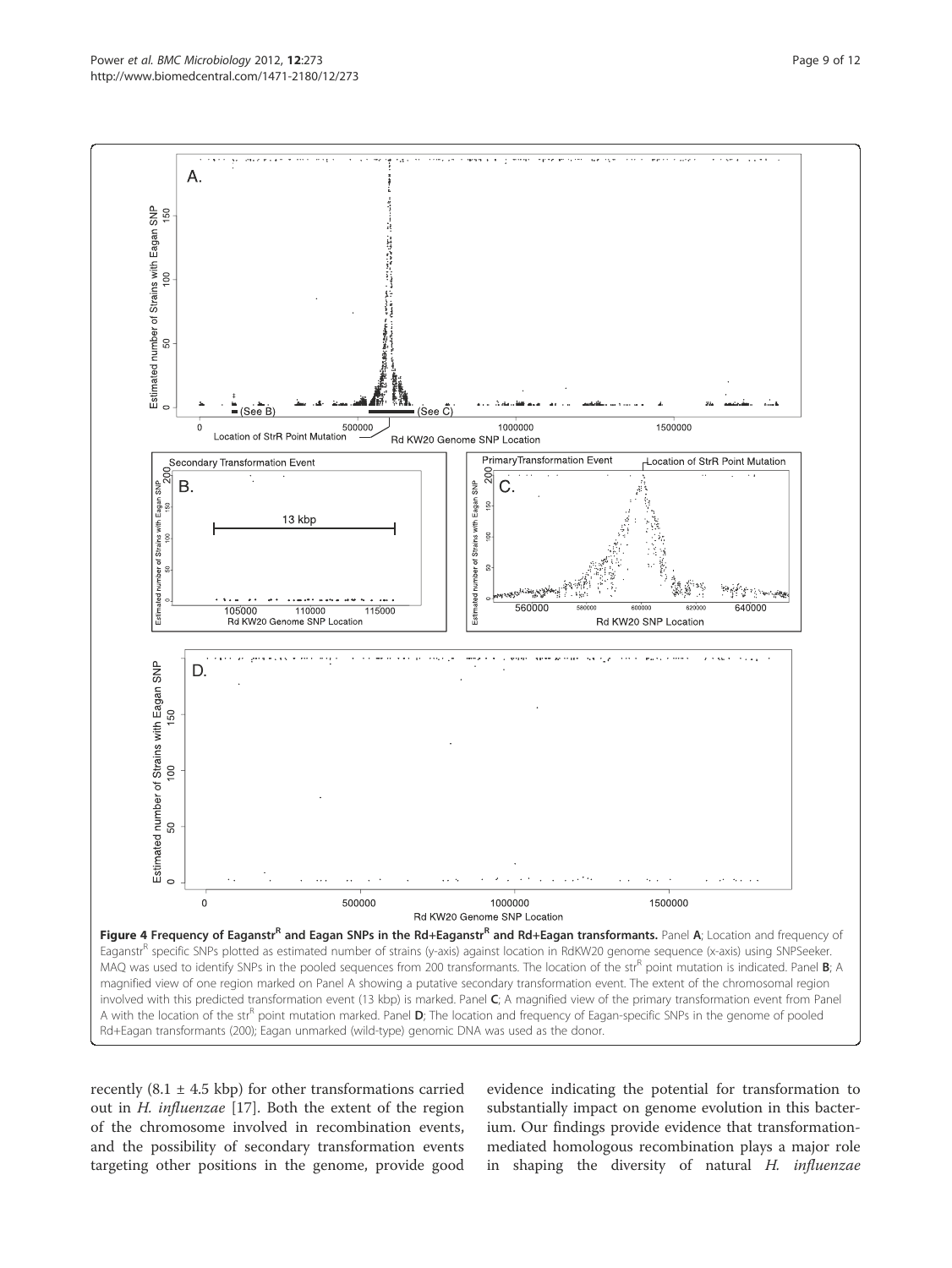populations and that individual strains contribute to and can acquire genes from the superset of all genes of the species [1-3] as has been shown also in other bacteria such as Streptococcus pneumoniae [21]. The "pan genome" is a resource from which specific strains can draw to allow the effective trialling of new alleles and genes in different genome backgrounds and which, through natural selection, promote survival and adaptation of H. influenzae within its obligate host, humans. The significant genetic divergence of genomic sequence, documented here for type b strains, but doubtless characteristic of the species as a whole, can provide information about the biological differences between strains that may determine in part the variations in commensal and pathogenic behaviour of the species.

The availability of whole genome sequencing raises the question of how best to determine the relatedness of strains of bacteria, especially in species where there is known to be substantial recombination. For H. influenzae, the relationships between strains inferred by the number of shared genes and the sequence similarity in housekeeping genes yield different tree topologies [3], indicating that the assumptions which underlie these methods do not reconcile phylogenetic relationships. Transformation and other mechanisms of recombination in H. influenzae are strong forces which can distort the perceived phylogenetic relationships between strains based on sequence similarity. It is evident from the strains examined in detail in this study that despite the genetic variation identified, there is considerable conservation of the genome between most strains. However, there are genetic elements in H. influenzae genomes which mediate genetic variation at a rate greater than 'natural' transformation. Mobile genetic elements such as phage and integrative and conjugative elements (ICE) promote more rapid genome evolution in response to strong selection pressure, such as the use of antibiotics in the human host. The ICE in H. influenzae is responsible for significant spread of antibiotic resistance in the bacterium and is able to cross the barrier to other species, such as H. parainfluenzae [22], at a rate which is greater than that predicted to be achievable through transformation.

#### Conclusions

The pair-wise alignment of whole genomes, using Mauve, provided us a useful means to inform on relationships between strains that are influenced by frequent recombination. Our findings provide evidence that transformation-mediated homologous recombination plays a major role in shaping the diversity of natural H. influenzae populations and that individual strains contribute to and can acquire genes from the superset of all genes of the species.

## **Methods**

## Bacterial isolates

Strains were selected for genome sequencing (Table 1) from a collection of more than 1900 strains archived in Oxford. A majority of the strains has been characterised by one or more methods including MLST, MLEE, 16S rRNA sequencing, biotyping, and capsular type. Data on the association of strains with different diseases, dates and geographical sites of isolation were also available for many strains. 46 H. influenzae strains were selected for study that represented the diversity within a tree created from the concatenated sequence data from the entire MLST database (http://haemophilus.mlst.net). A further 15 strains were selected based on existing MLEE and biotype data. Finally, clinical, geographical and temporal data were used to identify some further strains that were included, based on criteria other than MLST or MLEE, as well as a number of strains from closely related species and sub-species of H. influenzae including H. haemolyticus, Haemophilus parahaemolyticus, Haemophilus parainfluenzae, Haemophilus paraphrophilus, H. influenzae biotype IV strains, and putative 'hybrid' H. influenzae-H. parainfluenzae strains (Table 1). The latter 'hybrid' strains are H. influenzae isolates that do not contain a fucK MLST allele, a characteristic of H. parainfluenzae, and therefore their classification is uncertain (personal communication Abdel Elamin, University of Oxford). Most of the serotype b strains were recovered from patients with invasive disease but a number were associated with non-symptomatic carriage.

Bacterial isolates were cultured from frozen on solid brain heart infusion (BHI) medium supplemented with 10% Levinthals reagent and 1% agar, and incubated at 37°C. For DNA preparation, bacteria were cultured on BHI liquid supplemented with haemin (10 μg/ml) and  $NAD$  (2 μg/ml).

## Genome sequencing, assembly, and comparison of genome sequence data

Strains were grown on BHI broth and chromosomal DNA was isolated from bacteria using Qiagen columns as described by the supplier. The genomic DNA from 96 strains was sequenced using multiplex (12 separately indexed DNAs per lane) Illumina sequencing as described previously [21]. The sequencing was conducted utilising 7 lanes (84 DNAs) on one flow cell and one lane (12 DNAs) on a second flow cell. The 55 bp reads from each of the 96 strains were separated using the index tags, and then assembled using the Velvet assembly programme [14]. Genome sequences for eleven strains were rejected due to poor assembly; the result of insufficient coverage or large numbers of small contigs (lower part of Table 1). For 85 Haemophilus strains, genome sequences of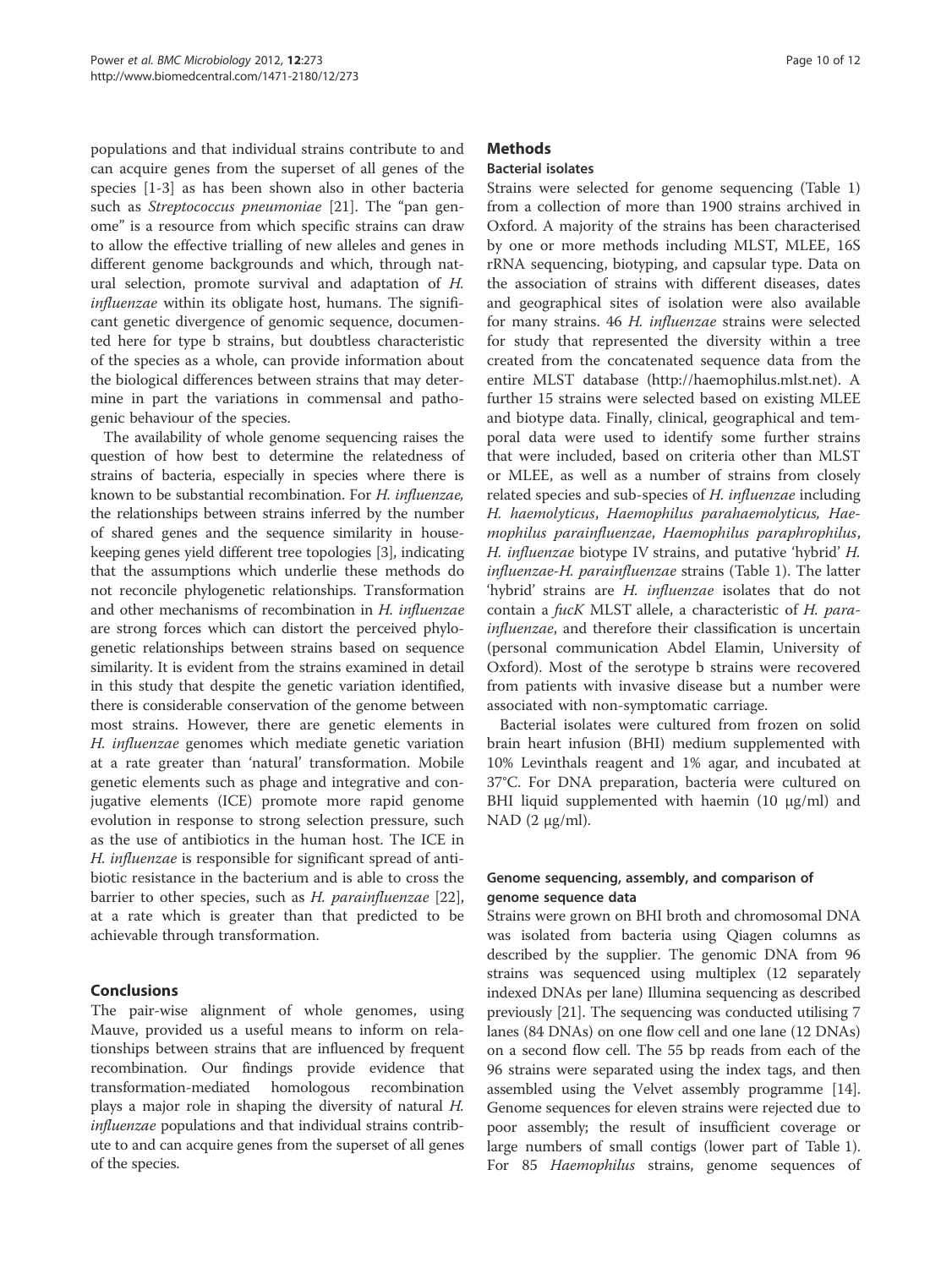between 1.27 Mbp to 1.91 Mbp in length were assembled by Velvet (Table 1).

The sequence reads were mapped to a reference using MAQ [15] and default parameters, these were then tested to identify the depth of reads covering the lower %G+C regions of DNA, as an indication of when coverage was insufficient for assembly.

A SNP-based tree was generated by mapping the Illumina fastq sequences against the reference sequence of Hib strain 101810 (acc. number FQ312006) using SMALT version 0.6.3 software, SNPs were called and a tree generated from the SNP alignment using FastTree.

#### Serotyping

The serotype of predicted type b strains was determined by the slide agglutination test using serotype-specific serum as described elsewhere [23]. The results from these tests were supported by BLAST analysis of the respective genome sequence derived in this study using published type b capsule gene sequence as a probe.

#### Transformation of H. influenzae

Genomic DNAs from strains Eagan and a spontaneous high level streptomycin resistant derivative, Eaganstr<sup>R</sup>, were prepared and then used to transform strain Rd using the standard MIV protocol [24]. Transformants were selected following growth overnight on BHI plates with or without added streptomycin (500 μg/ml). 200 independent colonies were selected, pooled, and genomic DNA was isolated from the respective  $Rd + Eaganstr<sup>R</sup>$  and Rd+Eagan transformants. The pooled genomic DNA from each transformation was sequenced on an individual Illumina GAII flow cell at the Wellcome Trust Sanger Institute. The frequency of spontaneous  $str<sup>R</sup>$  mutation was calculated by plating on BHI/streptomycin plates competent Rd cells taken through the transformation procedure but without added donor DNA.

## Additional file

Additional file 1: Figure S1. Tree indicating the relatedness of Haemophilus genome sequences based on similarities in their patterns of SNPs. Illumina fastq sequences were mapped against the reference sequence of Hib strain 10810 and the tree was generated using FastTree from the SNP alignments. Some minor differences in strain placement when compared to Mauve analysis reflects those strains with the lowest quantity (and quality) of genome sequence information.

#### Abbreviations

Hib: Serotype b Haemophilus influenzae; LPS: Lipopolysaccharide; MLEE: Multilocus enzyme electrophoresis; MLST: Multi-locus sequence typing; NTHi: Nontypeable Haemophilus influenzae; SNP: Single nucleotide polymorphism.

#### Competing interests

The authors have no competing interests.

#### Authors' contributions

PP, ERM and DWH designed the study and PP carried out the analyses of the whole genome sequence data thus obtained. SB and JP facilitated the sequencing of the bacterial genomes. PP, ERM and DWH were the main contributors to the writing of the manuscript, all authors read and approved the final draft.

#### Acknowledgements

ERM and DWH were supported by grants from the Medical Research Council, UK and PP, SB and JP were supported by the Wellcome Trust. The authors are grateful for Thomas Connor at the Sanger Institute for help in producing the SNP-based tree.

#### Author details

<sup>1</sup>University of Oxford Department of Paediatrics, Medical Sciences Division, John Radcliffe Hospital, Headington, Oxford OX3 9DU, UK. <sup>2</sup>Pathogen Genomics, Wellcome Trust Sanger Institute, Wellcome Trust Genome Campus, Hinxton, Cambridge CB10 1SA, UK. <sup>3</sup>Nuffield Department of Clinical Medicine, University of Oxford, John Radcliffe Hospital, Headington, Oxford OX3 9DU, UK.

#### Received: 25 June 2012 Accepted: 17 October 2012 Published: 23 November 2012

#### References

- 1. Boissy R, Ahmed A, Janto B, Earl J, Hall BG, Hogg JS, Pusch GD, Hiller LN, Powell E, Hayes J, et al: Comparative supragenomic analyses among the pathogens Staphylococcus aureus, Streptococcus pneumoniae, and Haemophilus influenzae using a modification of the finite supragenome model. BMC Genomics, 12:187.
- 2. Medini D, Donati C, Tettelin H, Masignani V, Rappuoli R: The microbial pangenome. Curr Opin Genet Dev 2005, 15(6):589–594.
- 3. Hogg J, Hu F, Janto B, Boissy R, Hayes J, Keefe R, Post J, Ehrlich G: Characterization and modeling of the Haemophilus influenzae core and supragenomes based on the complete genomic sequences of Rd and 12 clinical nontypeable strains. Genome Biol 2007, 8(6):R103.
- 4. Fleischmann RD, Adams MD, White O, Clayton RA, Kirkness EF, Kerlavage AR, Bult CJ, Tomb JF, Dougherty BA, Merrick JM, et al: Whole-genome random sequencing and assembly of Haemophilus influenzae Rd. Science 1995, 269(5223):496–512.
- 5. Kilian M: A taxonomic study of the genus Haemophilus, with the proposal of a new species. J Gen Microbiol 1976, 93(1):9-62.
- 6. Musser JM, Kroll JS, Moxon ER, Selander RK: Clonal population structure of encapsulated Haemophilus influenzae. Infect Immun 1988, 56(8):1837–1845.
- 7. Barenkamp SJ, Munson RS, Granoff DM: Subtyping isolates of Haemophilus influenzae type b by outer-membrane protein profiles. J Infect Dis 1981, 143(5):668–676.
- Barenkamp SJ, Munson RS, Granoff DM: Outer membrane protein and biotype analysis of pathogenic nontypable Haemophilus influenzae. Infect Immun 1982, 36(2):535–540.
- 9. Sacchi CT, Alber D, Dull P, Mothershed EA, Whitney AM, Barnett GA, Popovic T, Mayer LW: High level of sequence diversity in the 16S rRNA genes of Haemophilus influenzae isolates is useful for molecular subtyping. J Clin Microbiol 2005, 43(8):3734–3742.
- 10. Loos BG, Bernstein JM, Dryja DM, Murphy TF, Dickinson DP: Determination of the epidemiology and transmission of nontypable Haemophilus influenzae in children with otitis media by comparison of total genomic DNA restriction fingerprints. Infect Immun 1989, 57(9):2751–2757.
- 11. Leaves NI, Jordens JZ: Development of a ribotyping scheme forHaemophilus influenzae type b. European Journal of Clinical Microbiology & Infectious 1994, 13(12):1038–1045.
- 12. Bouchet V, Huot H, Goldstein R: Molecular Genetic Basis of Ribotyping. Clin Microbiol Rev 2008, 21(2):262.
- 13. Meats E, Feil E, Stringer S, Cody A, Goldstein R, Kroll J, Popovic T, Spratt B: Characterization of encapsulated and noncapsulated Haemophilus influenzae and determination of phylogenetic relationships by multilocus sequence typing. J Clin Microbiol 2003, 41(4):1623–1636.
- 14. Zerbino DR, Birney E: Velvet: algorithms for de novo short read assembly using de Bruijn graphs. Genome Res 2008, 18(5):821–829.